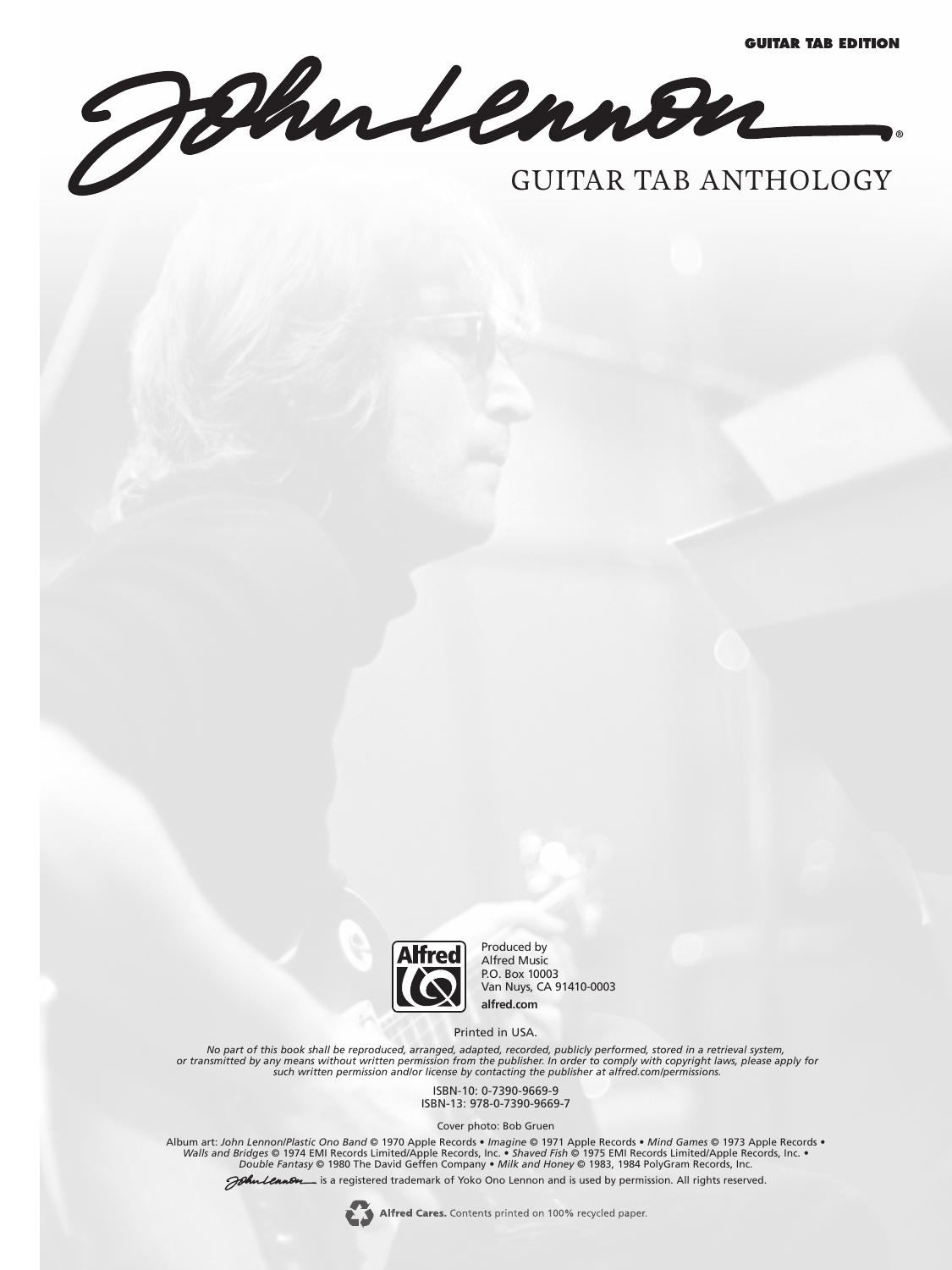## CONTENTS

| <b>Title</b> | <b>Release</b>                                          | Page |
|--------------|---------------------------------------------------------|------|
|              | Beautiful Boy (Darling Boy) Double Fantasy  4           |      |
|              | Cold TurkeySingle (1969)  12                            |      |
|              |                                                         |      |
|              | Fame David Bowie Young Americans 9                      |      |
|              | Free As a Bird The Beatles Anthology 1 26               |      |
|              |                                                         |      |
|              |                                                         |      |
|              |                                                         |      |
|              | I'm Losing You Double Fantasy  42                       |      |
|              |                                                         |      |
|              |                                                         |      |
|              |                                                         |      |
|              |                                                         |      |
|              |                                                         |      |
|              |                                                         |      |
|              |                                                         |      |
|              |                                                         |      |
|              |                                                         |      |
|              |                                                         |      |
|              |                                                         |      |
|              |                                                         |      |
|              |                                                         |      |
|              | Whatever Gets You Thru the Night  Walls and Bridges  96 |      |
|              |                                                         |      |
|              |                                                         |      |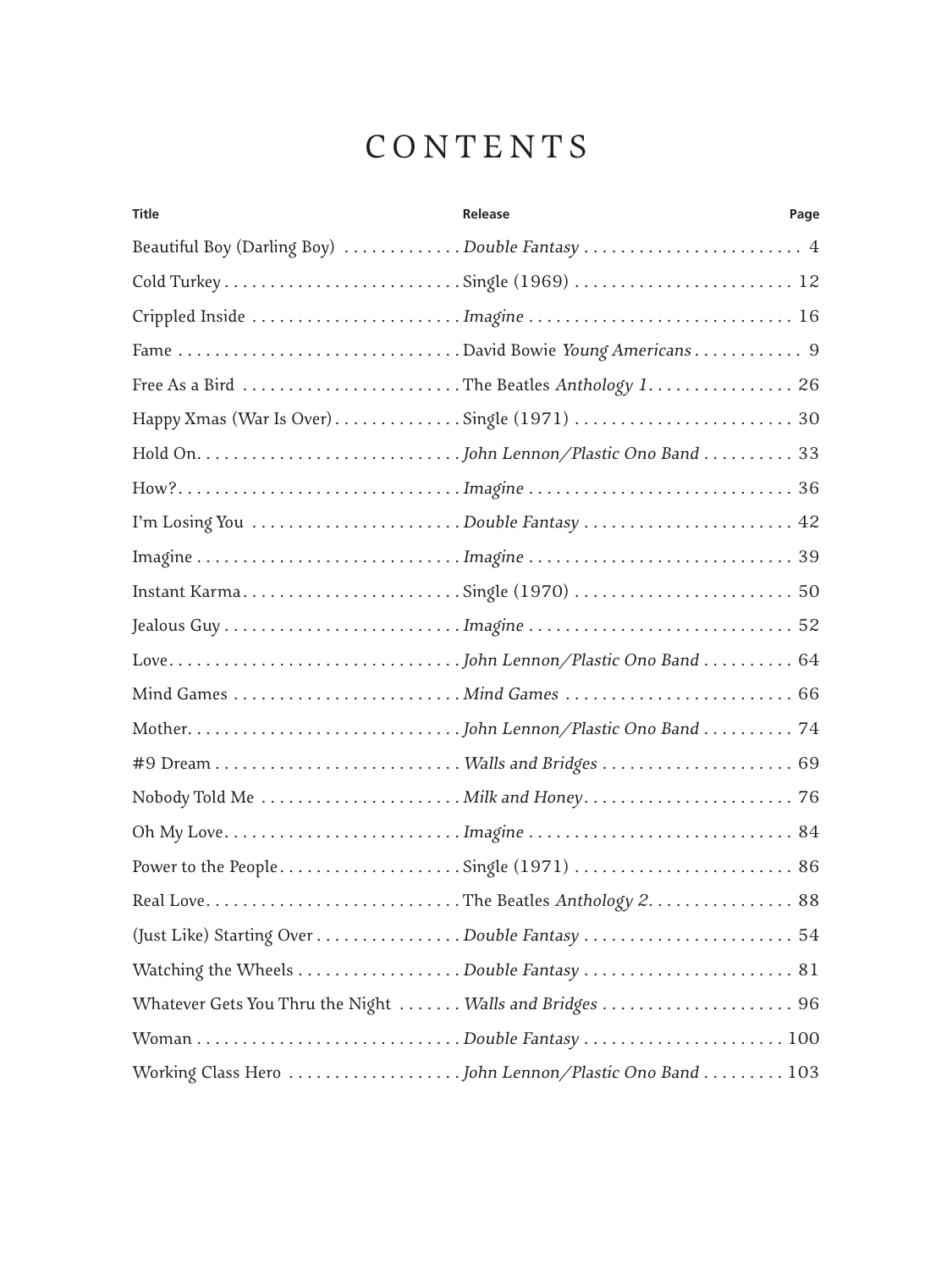## **BEAUTIFUL BOY**

(Darling Boy)

Words and Music by JOHN LENNON

\*Elec. Gtrs. 2 & 3 w/Capo VII



\*Elec. Gtrs. 2 & 3 sound a perfect fifth higher than written.



Beautiful Boy (Darling Boy) - 5 - 1